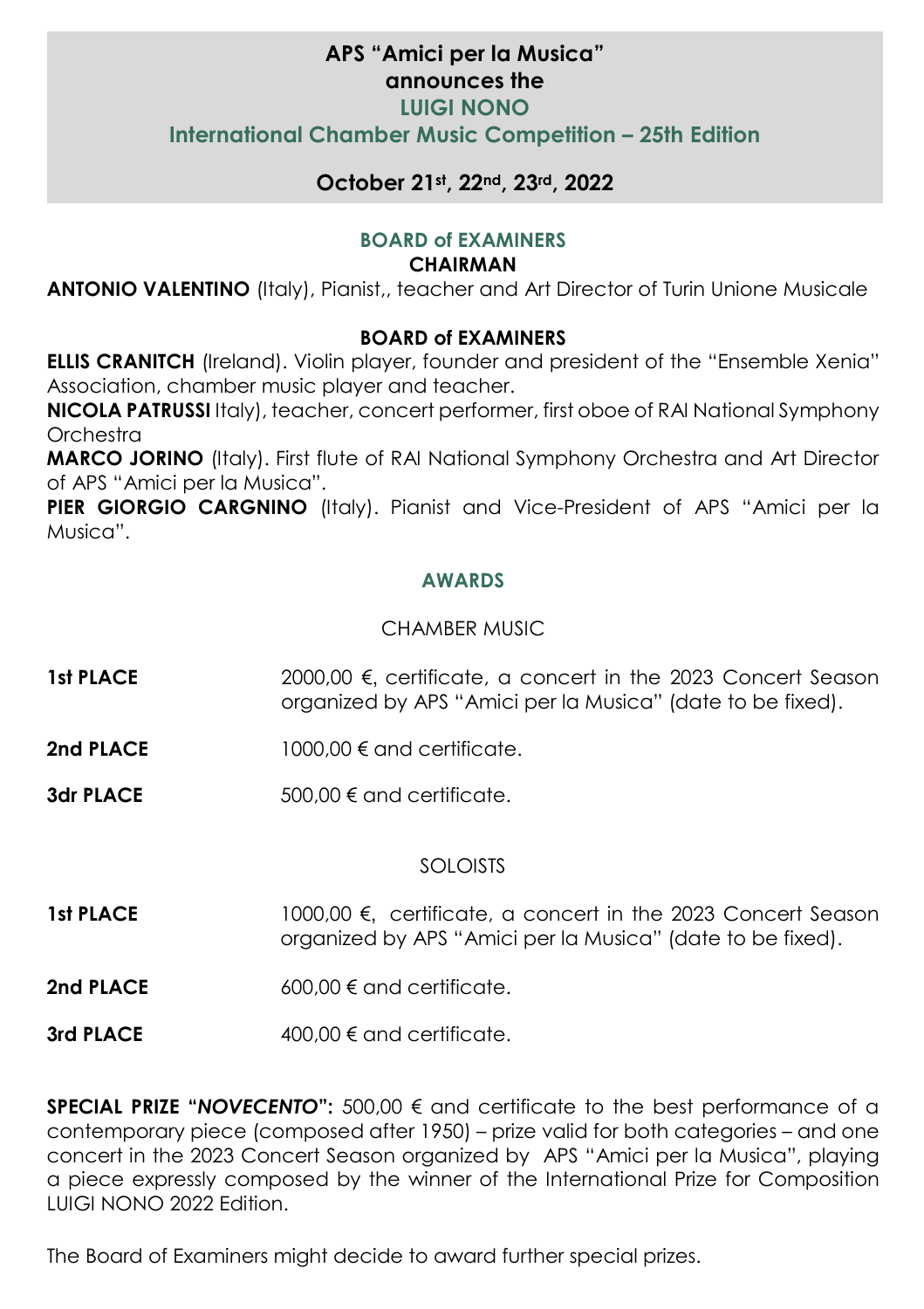### **REGULATION**

**APS "Amici per la Musica"** announces the 25th Edition of the **"LUIGI NONO" International Chamber Music Competition** which will take place in Torino at Teatro Cardinal Massaia, via Sospello 32c, on **October 21st, 22nd, 23rd, 2022.** 

The Competition is open to musicians of **any nationality**, provided that in the past editions they did not win the first prize of the category for which they are applying. Categories as follows :

**CHAMBER MUSIC** : any group, from duo to octet, including max. one piano.

**SOLOISTS** : soloists playing any instrument, piano included (accompaniment, if any, allowed). Transcriptions or reductions of concertos for soloists are allowed.

**NO pianist for accompaniment is made available by the organization.** 

Age limits for both the categories are:

**SOLOISTS: born between January 1st, 1993 and December 31st, 2007.** 

**CHAMBER MUSIC: born between January 1st, 1989 and December 31st, 2007.** 

**All the elements of the ensemble must be of the requested age. "Average age" is not allowed.** 

**FOLLOWING DOCUMENTS MUST BE ENCLOSED TO APPLICATION FORM :** 

**1- Bank Transfer to bank account nr 2613350 UNICREDIT BANCA**  (**IBAN:IT81T0200831110000002613350-SWIFT/BIC code UNCRIT2BEE2**), **or PayPal Transfer**  to **amiciperlamusica@amiciperlamusica.it (transfer costs at the sender's charge)**  indicating "Contribution to Competition organization made by (+ competitor's name)" as reason for payment. Contributions as follows :

- € 80,00 for soloists
- $£ 120,00$  per duos
- $\epsilon$  150.00 for trios
- € 180,00 for quartets
- € 200,00 for quintets or bigger groups

Please use just English characters

# **2- List of the pieces for both qualifying and final auditions.**

# **3- Updated artistic Bio.**

By forwarding the application the applicant accepts the rules of the competition.

**The listed pieces CANNOT be changed, unless written notice is given to Competition Secretary at least 5 DAYS before the Competition begins. Applicants are kindly requested NOT to send any score together with the application form.** 

A piano will be made available by the Organization; any other instrument and accessory for the audition/s must be provided for by competitors.

Two separate rooms are available for tuning up and practicing.

Before the beginning of the qualifying auditions, competitors are required to check in: a valid ID and 2 copies of the scores of the pieces that are going to be performed are requested.

The minimum number of competitors for each category is 6. Should this number not be reached, that category will be cancelled and the contribution will be fully refunded.

All competitors will take part to a qualifying audition during which they will play the program they chose. **Maximum audition time is 15 minutes**.

The Board of Examiners will select the finalists. No more than 6 competitors for each category will be admitted to the finals. For the final audition a different program must be played. **Maximum time for final audition is 20 minutes**.

**Times of both auditions could be reduced depending on the number of competitors.**